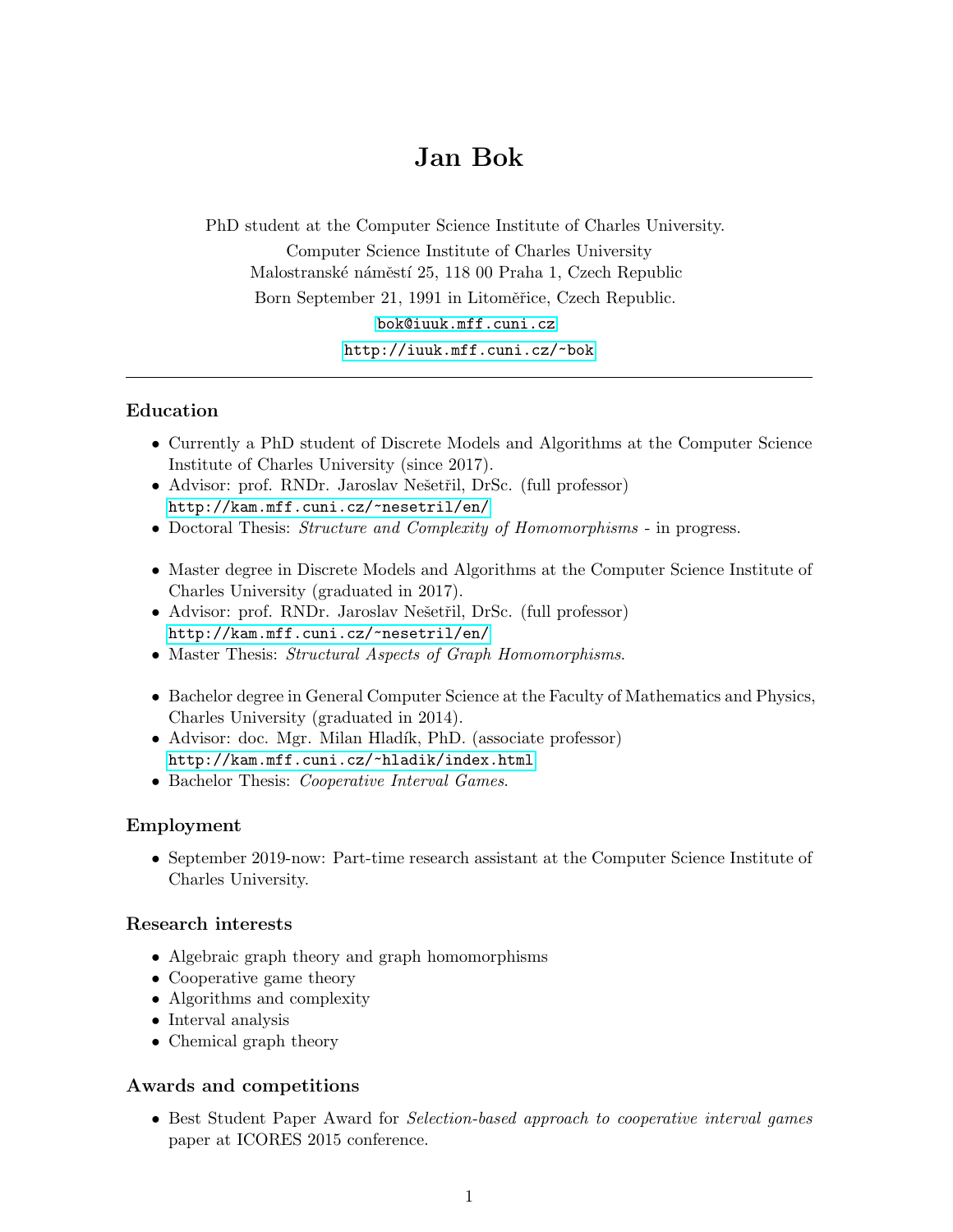- The third prize in Best Student Paper Competition in Theoretical Economics 2018 of Czech Econometric Society.
- The first place in SVOC (Czech-Slovak Student Competition in Mathematics and Computer Science Research) in Bratislava, Slovakia, 2015, category Financial Mathematics and Econometrics, with work Cooperative interval games.
- The Best Teaching Assistant Award for tutorials for Linear algebra 1 at the Faculty of Mathematics and Physics, Charles University in 2015/2016.
- Participant of Central European round of ACM-ICPC programming competition in Krakow, Poland in 2012.

# Grants and funding (selected)

- Principal investigator of the grant *Computational aspects and structure of graph homo*morphisms; GAUK 1580119. Supported by the Grant Agency of Charles University, funded from 2019 to 2021.
- Investigator of the grant *Algorithmic problems for interval graphs and its generaliza*tions; GAUK 1198419. Supported by the Grant Agency of Charles University, funded from 2019 to 2021.
- Investigator of the grant *Cooperative games with partial information; GAUK 341721*. Supported by the Grant Agency of Charles University, funded from 2021 to 2023.
- Member of the research team of GACR P403-18-04735S: Novel approaches for relaxation and approximation techniques in deterministic global optimization, funded from 2018 to 2020 by the Czech Science Foundation.
- Member of the research team of GACR 20-15576S *Graph coverings: Symmetry and* complexity, funded from 2020 to 2022 by the Czech Science Foundation.
- Investigator of the grant *Algorithmic Game Theory; GAUK 391715*. Supported by the Grant Agency of Charles University, funded from 2016 to 2017.
- Investigator of the grant *Algorithmic, structural and complexity aspects of graph classes*; GAUK 1334217. Supported by the Grant Agency of Charles University, 2018.
- Member of the research team of GACR P202-12-G061 CE-ITI: Center of Excellence Institute for Theoretical Computer Science, 2018.
- Principal investigator of the grant *Algorithmic and Structural Aspects of Homomor*phisms Between Graphs and Integers; GAUK 1158216. Supported by the Grant Agency of Charles University, funded from 2016 to 2018.
- Twice a seconded researcher in the grant Combinatorial Structures and Processes: Research and Innovation Staff Exchange project (funded by European Union's Horizon 2020 research and innovation programme under the Marie Skłodowska-Curie grant agreement No 823748). <https://kam.mff.cuni.cz/rise/>
- Principal investigator for several Student Faculty Grants (small grants for undergraduate students) from 2014 to 2017.
- Supervised 6 Student Faculty Grants between 2017 and 2021.

# Research visits and stays

- Université Nice Sophia Antipolis; Nice, France, March 2016.
- Rényi Institute of Mathematics; Budapest, Hungary, November/December 2016.
- University of Ljublanja; Ljublanja, Slovenia, November 2018.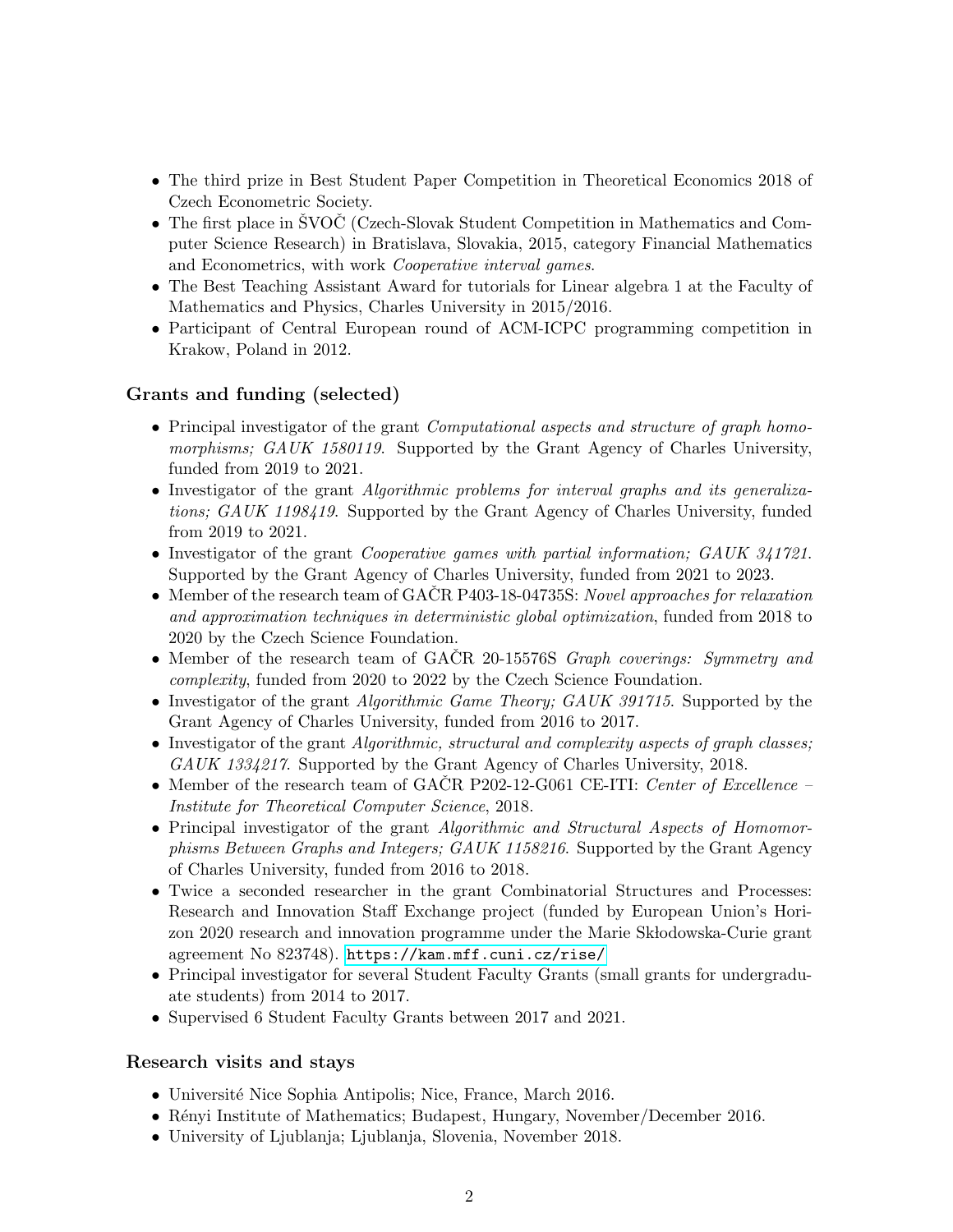- Université Paris Diderot; Paris, France, December 2018.
- Simon Fraser University (on invitation of Prof. Pavol Hell); Vancouver, BC, Canada, February-April (2 months) 2019.
- Thompson Rivers University; Kamloops, Canada, April 2019.
- Laboratoire Bordelais de Recherche en Informatique, University of Bordeaux; Bordeaux, France, November 2019.
- Durham University; Durham, UK, December 2019.
- Simon Fraser University (on invitation of Prof. Pavol Hell); Vancouver, BC, Canada, February-July (5 months) 2020.

# Supervised students and theses

- Martin Černý (Faculty of Mathematics and Physics, Charles University)
	- Master thesis: Cooperative games with partial information
	- Defended in 2021.

# Teaching experience

I led tutorials for the folloving courses at the Faculty of Mathematics and Physics, Charles University.

- Discrete mathematics in 2014/2015 and 2015/2016.
- Linear algebra 1 in 2015/2016 and 2021/2022.
- Linear algebra 2 in 2014/2015 and 2015/2016.
- Algorithms and data structures 1 in 2015/2016.
- Linear algebra applications in combinatorics in 2016/2017, 2018/2019, and 2020/2021.

I also taught the following courses.

• Optimization seminar in 2019/2020, 2020/2021, and 2021/2022.

# Profiles

- arXiv: <https://arxiv.org/search/?query=Jan+Bok&searchtype=author>
- dblp: <http://dblp.uni-trier.de/pers/hd/b/Bok:Jan>
- Google Scholar: [https://scholar.google.cz/citations?user=N-YMakMAAAAJ&hl=en](https://scholar.google.cz/citations?user=N-YMakMAAAAJ&hl=en&oi=sra)& [oi=sra](https://scholar.google.cz/citations?user=N-YMakMAAAAJ&hl=en&oi=sra)
- ORCID: <https://orcid.org/0000-0002-7973-1361>

# Membership in research groups and organizations

- Interval Methods Group, <http://kam.mff.cuni.cz/gim/index.html#/about-us>
- Algorithmic Game Theory Group, <https://kam.mff.cuni.cz/agtg/index.html#/about-us>
- STRUCO: Structures in Combinatorics, <https://www.irif.fr/~charbit/STRUCO/>
- Charles University Chapter of Society for Industrial and Applied Mathematics (SIAM) (since 2018)
- Czech Society for Operations Research (since 2020)
- European Association for Theoretical Computer Science (EATCS) (since 2020)
- Marie Curie Alumni Association (since 2021)
- Game Theory Society (since 2021)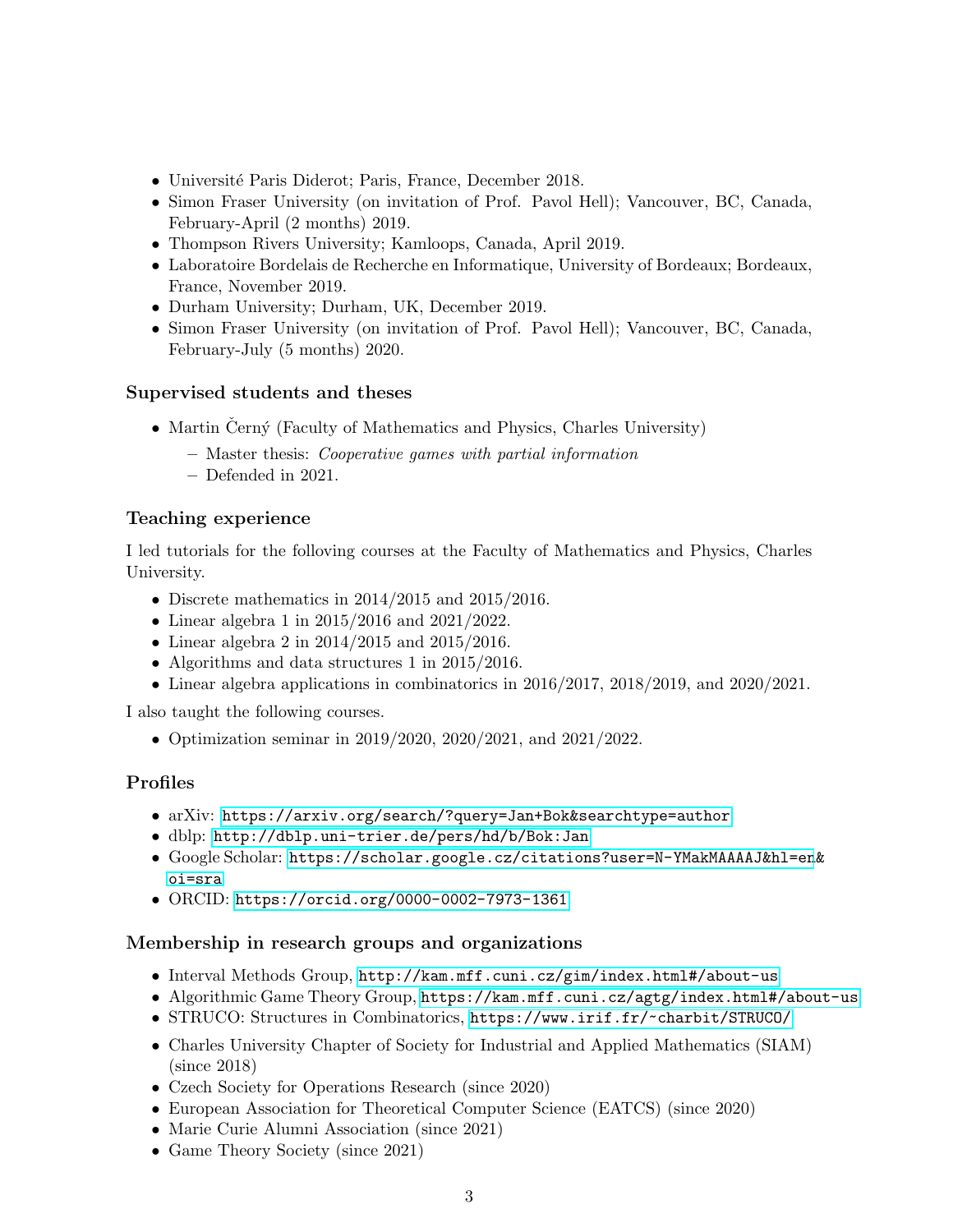# **Organizing**

- Member of the organizing committee for MAT TRIAD 2019 conference [http://](http://mattriad.math.cas.cz) [mattriad.math.cas.cz](http://mattriad.math.cas.cz)
- Editor of ITI Series (<http://iti.mff.cuni.cz/series/>) preprint series of Computer Science Institute of Charles University — since 2018.
- Junior organizer of Spring School in Combinatorics 2015, held by the Department of Applied Mathematics, Faculty of Mathematics and Physics, Charles University.

#### Language and programming skills

- Fluent in English and Czech.
- Programming skills in various tools and languages, mainly  $C/C++$ , Unix tools, Matlab/INTLAB, T<sub>EX</sub>, LaT<sub>EX</sub>, METAPOST, advanced knowledge of Apple systems.

#### Publications

The publications are ordered from newest to oldest.

- 1. Jan Bok, Jiří Fiala, Nikola Jedličková, Jan Kratochvíl, and Michaela Seifrtová: Computational Complexity of Covering Disconnected Multigraphs. In Fundamentals of Computation Theory, FCT 2021, volume 12867 of Lecture Notes in Computer Science, pages 85–89, 2021.
- 2. Jan Bok, Jiří Fiala, Petr Hliněný, Nikola Jedličková, and Jan Kratochvíl: Computational Complexity of Covering Multigraphs with Semi-Edges: Small Cases. In 46th International Symposium on Mathematical Foundations of Computer Science, MFCS 2021, volume 202 of Leibniz International Proceedings in Informatics (LIPIcs), pages 21:1–21:15, 2021.
- 3. Jan Bok: Cooperative Interval Games and Selections Revisited. Accepted to SOR'21, 2021.
- 4. Jan Bok, and Martin Cerny: 1-convex extensions of partially defined cooperative games and the average value. Submitted, 2021. <https://arxiv.org/abs/2107.04679>
- 5. Jan Bok, Martin Černý, David Hartman, and Milan Hladík: Convexity and positivity in partially defined cooperative games. Submitted, 2021. [https://arxiv.org/abs/2010.](https://arxiv.org/abs/2010.08578) [08578](https://arxiv.org/abs/2010.08578)
- 6. Jan Bok, Richard B. Brewster, Tomás Feder, Nikola Jedličková, and Pavol Hell: List Homomorphism Problems for Signed Graphs. Submitted, 2021. [https://arxiv.org/](https://arxiv.org/abs/2005.05547) [abs/2005.05547](https://arxiv.org/abs/2005.05547)
- 7. Jan Bok, and Nikola Jedličková: Edge-sum distinguishing labeling. Commentationes Mathematicae Universitatis Carolinae 62(2):135–149, 2021.
- 8. Jan Bok, Nikola Jedličková, Barnaby Martin, Daniël Paulusma, and Siani Smith: Injective Colouring for H-Free Graphs. In Computer Science – Theory and Applications, CSR 2021, volume 12730 of Lecture Notes in Computer Science, pages 18–30, 2021. [https://doi.org/10.1007/978-3-030-79416-3\\_2](https://doi.org/10.1007/978-3-030-79416-3_2)
- 9. Jan Bok, Nikola Jedličková, Barnaby Martin, Pascal Ochem, Daniël Paulusma, and Siani Smith: Acyclic, Star and Injective Colouring: A Complexity Picture for H-Free Graphs. Submitted, 2021.